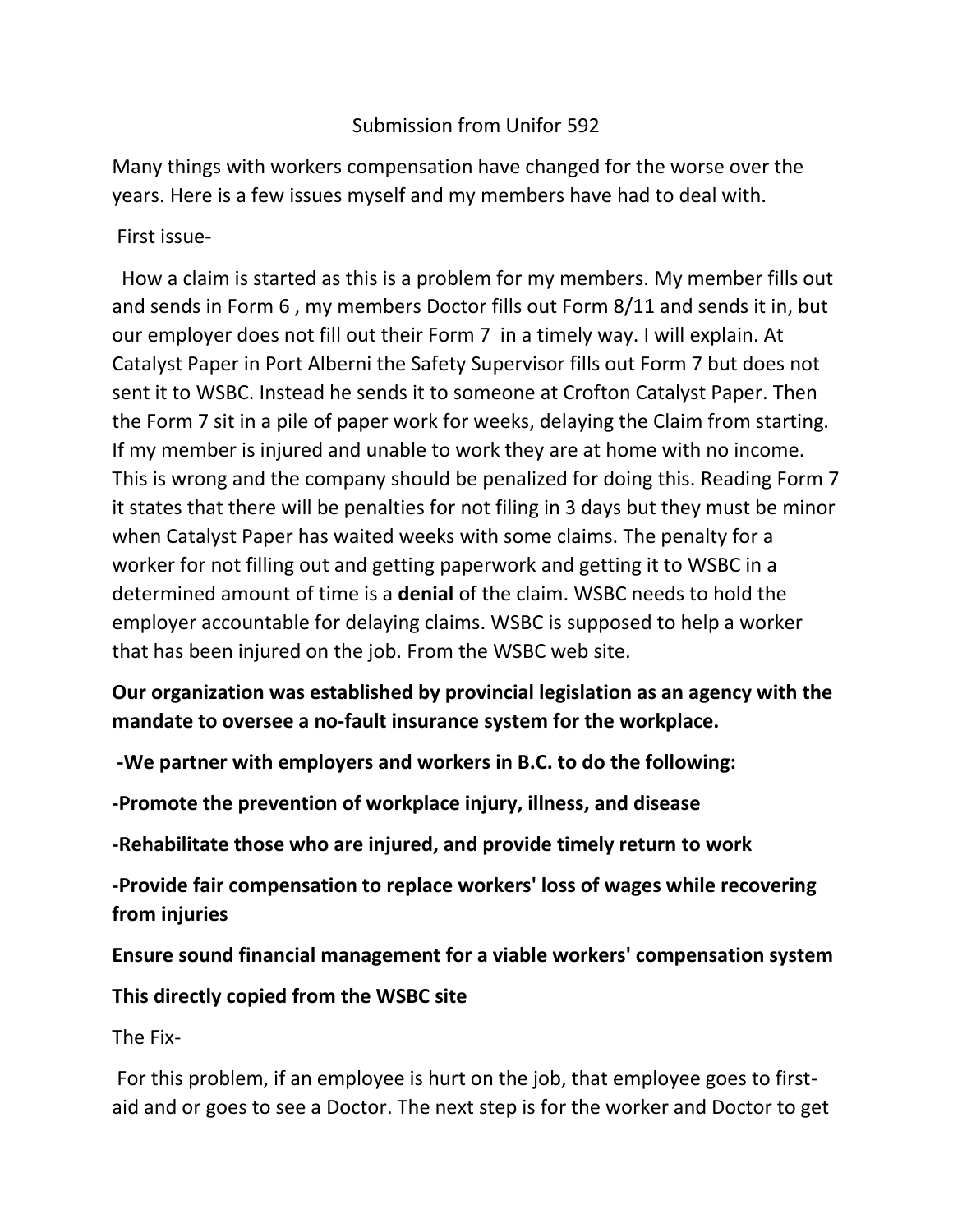in the required documentation/ Forms sent in to WSBC. Now their claim starts. Medical treatments are covered and compensation for any wage loss starts. The company has to get their paperwork in but does not hold up the claim and block the worker from needed medical treatment or wage loss compensation.

## Next issue-

Over aggressive return to work. I have had to deal with this personally with my own injuries and have helped members that were forced to come to work when they should have been at home. My story, I had surgery on my right shoulder and after the surgery I could only raise my hand to the height of my shoulder and had constant pain with any movement. My case worker unhappy with my progress because I didn't fit the determined time line for healing and returning to work. My case worker said I MUST attend a OR2 clinic that was an hour drive from my house. When I explained I could not drive each day they said WSBC would pay for buses and hotel room and living out money. I attended the Naniamo clinic for examination. They determined my limitations where to serve and they would not be able to help me. I was then sent to the OR1clinic in Port Alberni, examined and they said they would take me. My case worker insisted I go even though the other clinic that is considered better refused to take me because of limitations. I went there for the allotted weeks doing the exercise they asked to the best of my ability. At the end it was determined that I was "fit to return to work", I had no change from when I started. I still could not get my hand above my shoulder and in constant pain. They told me it was because I was fit. I was fit when I arrived as I was walking 5 to 10 kms a day on my own. After a 20 minute discussion they determined I was right and they had not healed me. I needed more surgery but I already knew that. I then had the second surgery. The point is that no one at WSBC and the Port Alberni OR1 clinic cared about my health. My case worker just wanted to follow some timeline created as a **One Size Fits All**. It was not right for me and WSBC refused to listen to my Doctors. The clinic did not care about my health as I was just a pay cheque to them and they want to make WSBC happy as they are boss that is paying them. All of this took months which delayed my return to work.

I have many similar stories from many members.

The Fix-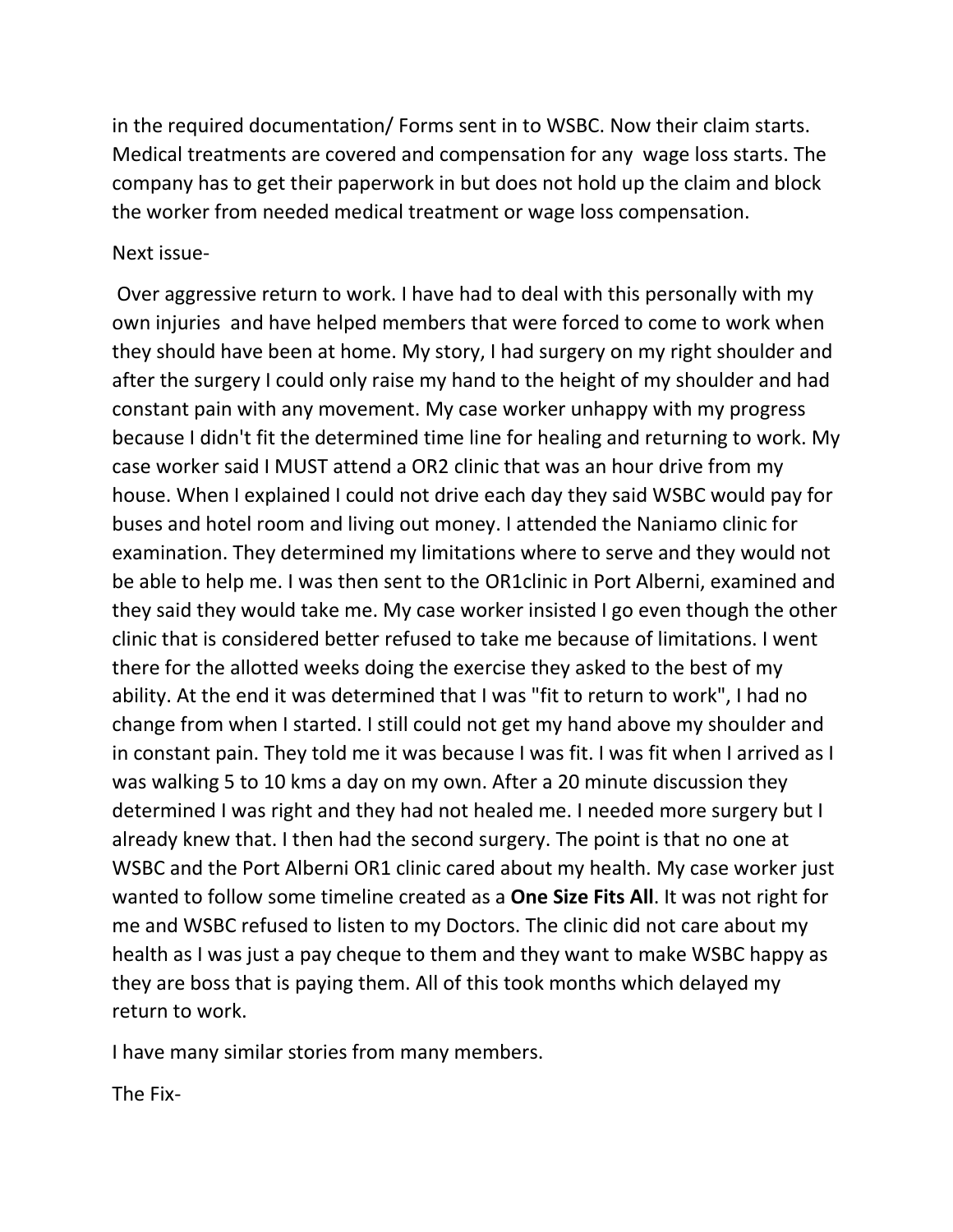WSBC start listening to Doctors and Surgeons and start putting a injured workers health first.

## Next issue-

There should be accountability when a case worker LIES to an injured worker. I have been LIED to on the phone by a case worker more than once have heard stories from my members. Then I have to tell the member to call their case worker back because what they told you is UNTURE (that is a nice way to say the case worker LIED).

The last time I was LIED to was about my pension entitlement.

Next issue-

All pensions need to be for life. When I received my pension it stated it ended at 65. I called my case worker and told them I will be working long past 65 as this is my reality in life. They told me that it is aged 65 no exceptions. I accepted what they told me as the truth and did not appeal the decision. I now know that pensions can be awarded after 65 but my chance to appeal was long gone when I found that out.

The Fix-

All pensions to be for life.

Next issue-

The appeal process. The process needs an over haul.

The Fixes-

It needs flexibility in timelines. I'm doing an appeal now and waiting for an appointment with a specialist but we are timing out before we can get the appointment. Without seeing the specialist there is no reason to go to WCAT. We asked for an appointment back at the beginning of my members first denial letter and appeal. It can take well over a year to see a specialist.

The appeal process is confusing and there needs to be better explanation of the WSBC Advocates and the work they do. I did not know about them until I took a course on how to do appeals. I would have called them if I had known about